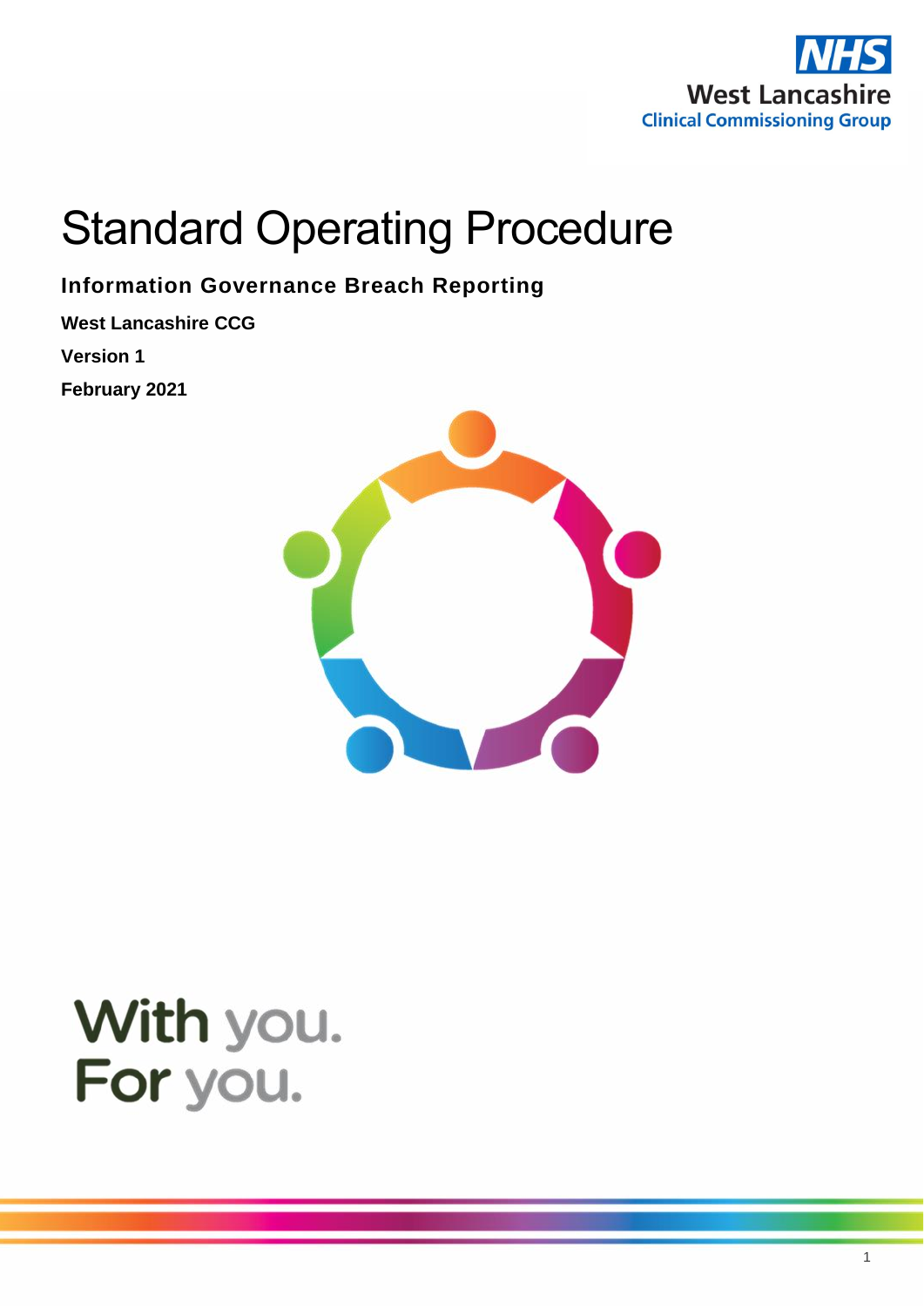| Item           |                         | <b>Responsible</b>                                                                                     |                                      |  |
|----------------|-------------------------|--------------------------------------------------------------------------------------------------------|--------------------------------------|--|
| 1              | Purpose                 | Guidance                                                                                               |                                      |  |
| $\overline{2}$ | <b>Document Purpose</b> | Procedures                                                                                             |                                      |  |
| 3              | <b>Document Name</b>    | Standard Operating Procedure for the reporting and logging of data security and<br>protection breaches |                                      |  |
| 4              | Author                  | Information Governance Team, MLCSU                                                                     |                                      |  |
| 5              | Version                 | 1.0                                                                                                    |                                      |  |
| 6              | <b>Publication Date</b> | 19th February 2021                                                                                     |                                      |  |
| $\overline{7}$ | <b>Review Date</b>      | 1 year from approval                                                                                   |                                      |  |
| 8              | <b>Target Audience</b>  | All staff within West Lancashire CCG                                                                   |                                      |  |
| 9              | <b>Cross Reference</b>  | Information Governance Data Security and Protection Policy and IG Handbook                             |                                      |  |
| 10             | Superseded<br>Document  | N/A                                                                                                    |                                      |  |
| 11             | Approved by             | Governing Body 16th February 2021                                                                      |                                      |  |
| 12             | <b>Contact Details</b>  | <b>MLCSU IG Team</b><br>Email: mlcsu.ig@nhs.net<br>Tel: 01782 872648                                   |                                      |  |
| <b>Version</b> |                         |                                                                                                        |                                      |  |
| V1.0           |                         |                                                                                                        | Draft new local breach reporting SOP |  |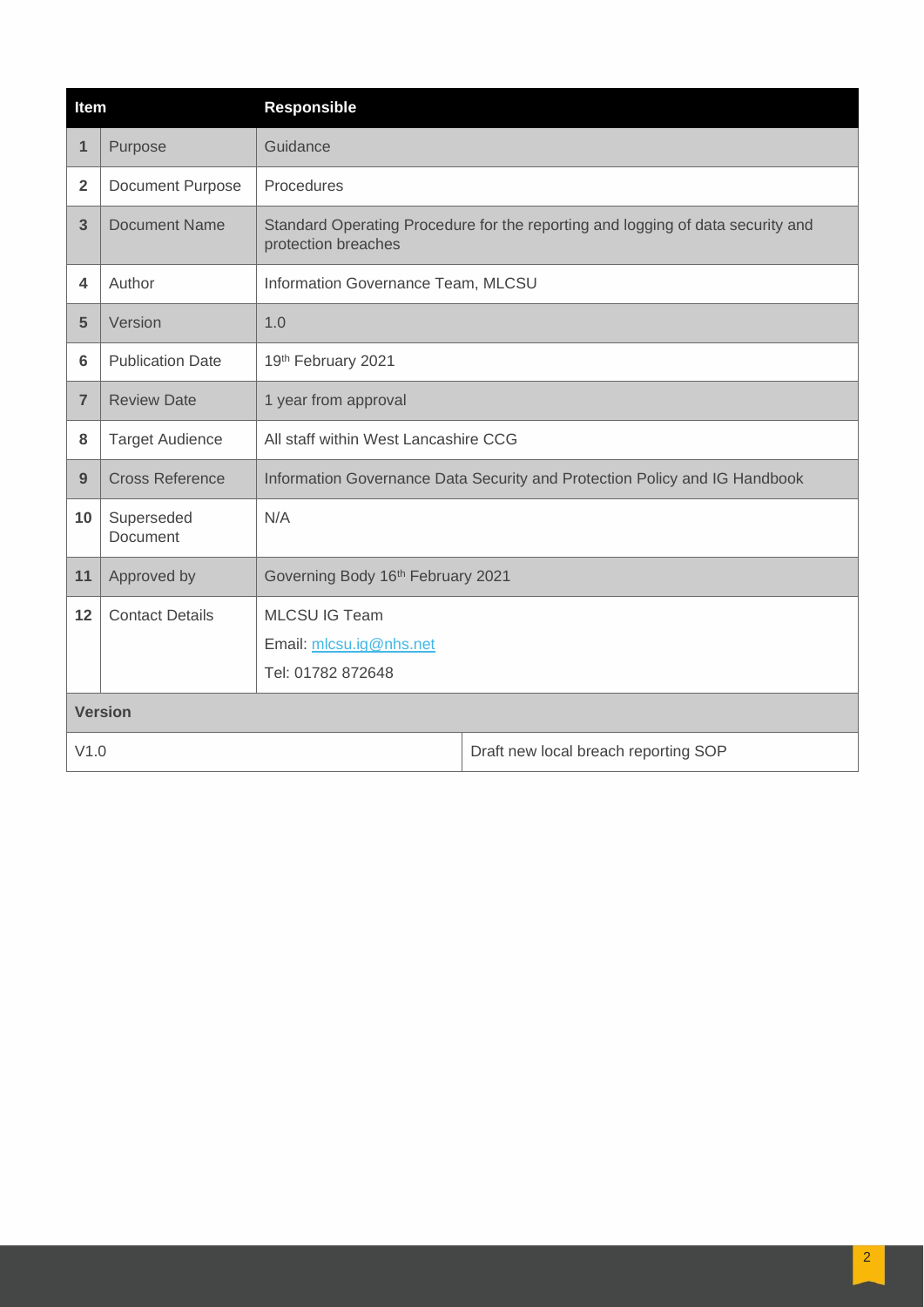## **Introduction**

This Standing Operating Procedure (SOP) sets out what staff should do when they become aware of a data security and protection breach.

It is important that information remains safe, secure, and confidential at all times.

All staff are encouraged to report all breaches via the Breach Reporting Form as soon as is possible following the identification of the breach.

**NOTE: Although the general guidance is that breaches should be reported within 72 hours, if the breach is highly severe, it will require reporting within 24 hours to meet Department of Health timescales. Therefore, we will base reporting timescales on 24 hours rather than 72.**

All health and social care organisations are to use the reporting tool accessed via the Data Security and Protection Toolkit to report data breaches. This reporting will be undertaken by the CSU IG Team.

# **What is a Data Breach?**

**Breach of Confidentiality** - A data breach, as defined under GDPR/DPA18, means a breach of security leading to the accidental or unlawful destruction, loss, alteration, unauthorised disclosure of, access to, **personal data** transmitted, stored, or otherwise processed.

(Personal data is defined as: 'any information relating to an identified or identifiable individual)'

**Breach of Process –** Where a process has not been followed but no identifiable information has been disclosure.

### **Reporting Process**

1. Inform the **CSU IG Team**, and **line-manager** within 24 hours of becoming aware of a near miss, breach or potential breach.

**IG Team** 

**Email:** [mlcsu.ig@nhs.net](mailto:mlcsu.ig@nhs.net)

**Tel:** 01782 872648

2. CSU IG Team to contact the reporter at their earliest opportunity to obtain the information required for the completion of the Reporting Form (Appendix A – Reporting Form). Some of the questions within the Reporting Form are subjective depending on the breach itself. Some of the questions may not be relevant depending on some of the other answers**.**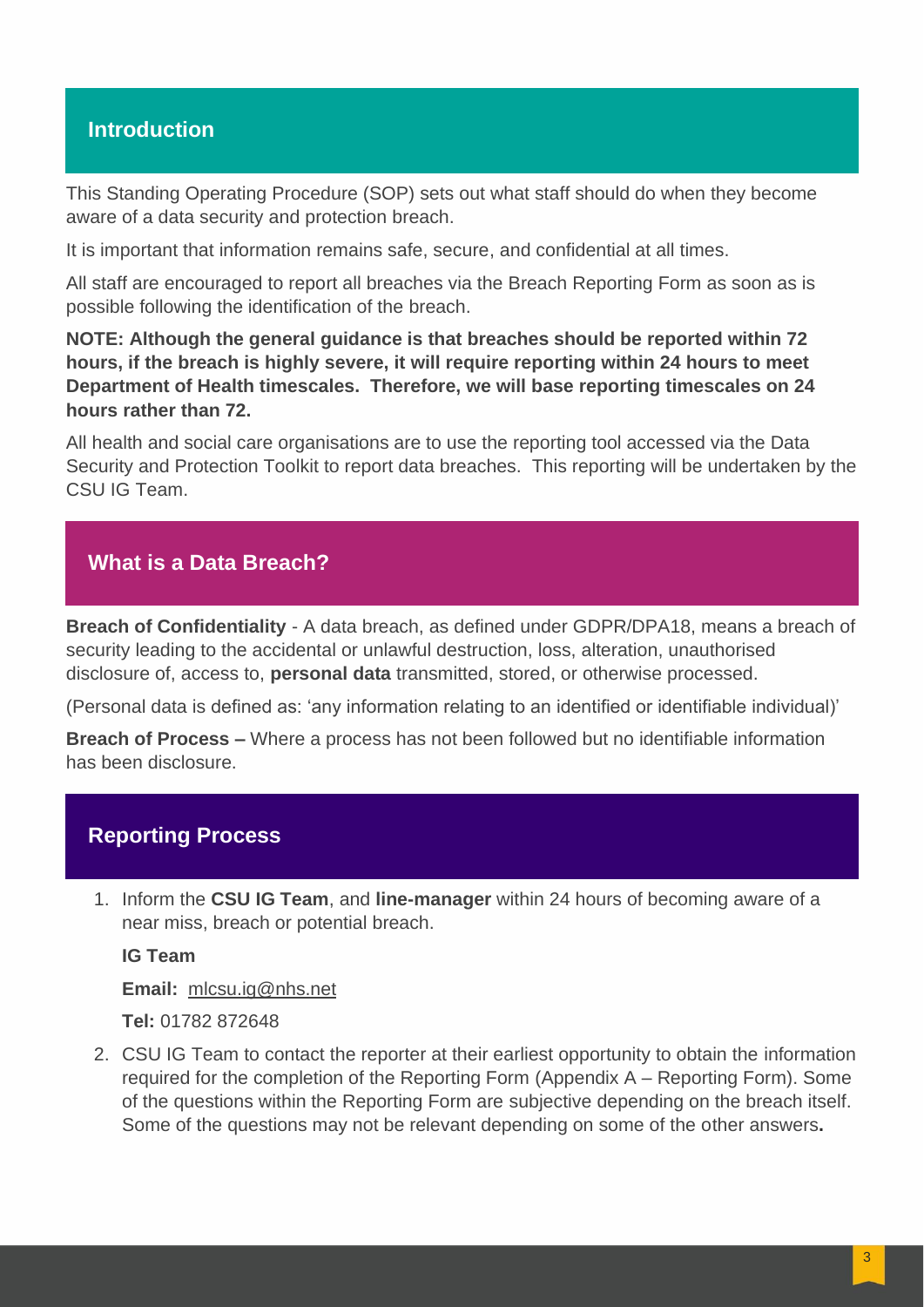- 3. Reporter to return the answers to the **CSU IG Team**, copying in their **Line-Manager** within 24 hours
- 4. **CSU IG Team** to log the breach, this will generate a CMS number which is to be used in all further correspondence
- 5. **CSU IG Team** to inform the **reporter**, and the **line-manager** of any immediate action needed to be taken
- 6. **CSU IG Team** to inform the SIRO of the breach
- 7. **CSU IG Team** to report the breach on the DSP Toolkit once authorised by the SIRO

#### **NOTE: The DSP Toolkit will establish if the breach is reportable to the Information Commissioner Office (ICO) and RCA is needed**

**If the breach is non-reportable, an RCA is unlikely to be needed. If the breach is reportable, the RCA must be sufficient to meet ICO requirements.**

# **Investigation Process**

**NOTE: The Investigation process is to establish what happened and what can immediately be done to mitigate the consequences of the breach.**

• **The CSU IG Team** will undertake an investigation alongside the **CCG**

# **Route Cause Analysis (RCA)**

**NOTE: The Root Cause Analysis (RCA) process is to establish what caused the breach to happen and develop actions to prevent similar breaches occurring again**.

- 1. CSU IG Team to discuss with the line-manager of the team, and the IG Lead for the CCG, who should be appointed as the lead for the RCA
- 2. The CSU IG Team to liaise with the RCA lead as to how to establish the root cause of the breach (Appendix B – RCA Guidance)
- 3. Once completed, the CSU IG team to develop a list of recommendations which will be send to the SIRO, DPO, CG, IG Lead, IG BPs and line-
- 4. Line-manager/RCA Lead to present their actions and outcomes to the IG steering group
- 5. Caldicott Guardian to work with CSU IG Team to determine whether the data subject should be informed where the breach involves identifiable information

# **The RCA should include:**

- 1. Breach description
- 2. Pre-investigation risk assessment
- 3. Background and context of the breach
- 4. Information and evidence gathered
- 5. Report Limitations (as appropriate)
- 6. Chronology of events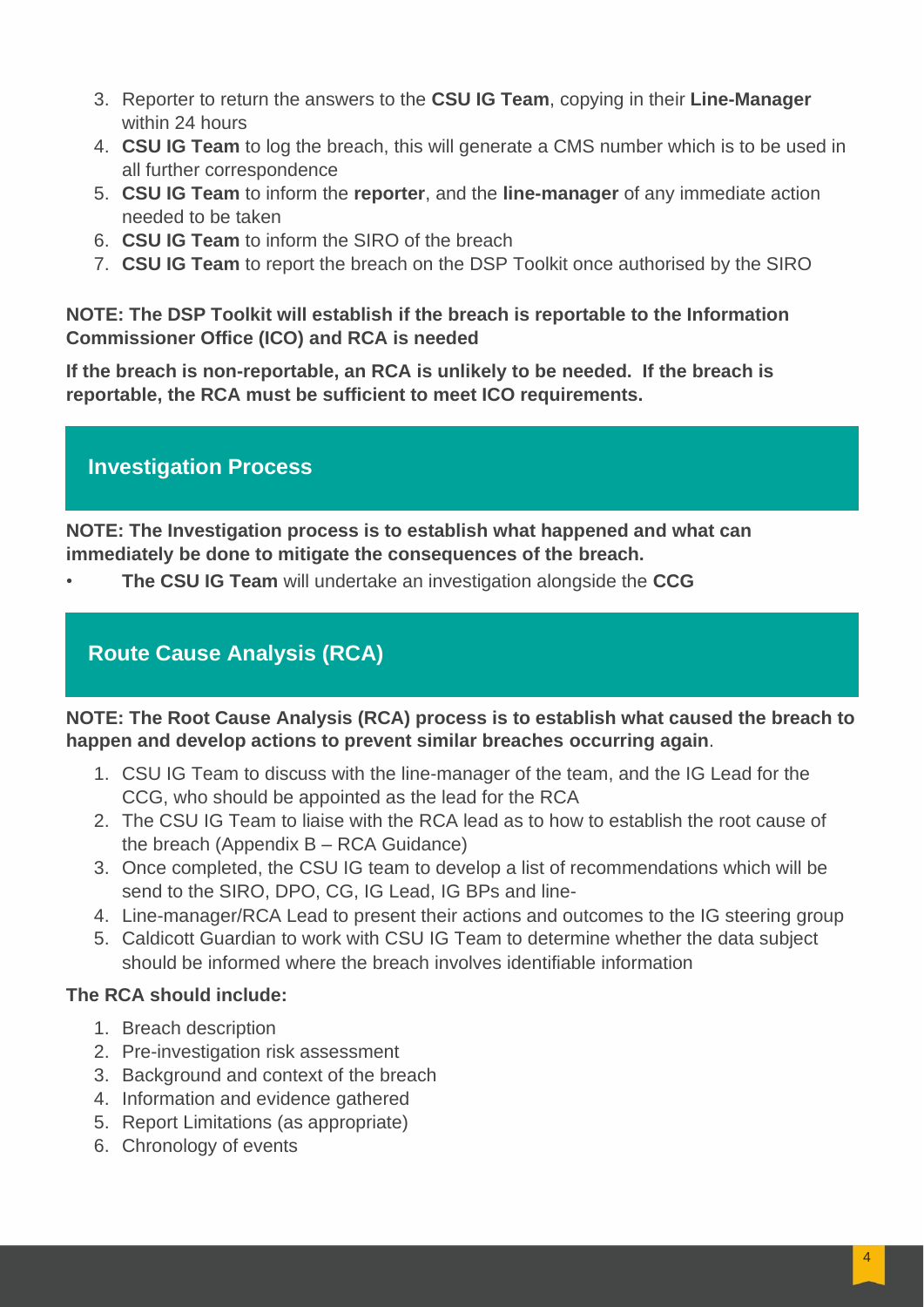#### **RCA DOCUMENTS**

| <b>Date</b> | <b>Event</b> |
|-------------|--------------|
|             |              |
|             |              |
|             |              |
|             |              |

#### **Contributory factors**

| <b>What happened?</b> | Root Cause - Why did it Lessons Learnt<br>happen? | <b>Action to implement</b><br>lessons learnt |
|-----------------------|---------------------------------------------------|----------------------------------------------|
|                       |                                                   |                                              |
|                       |                                                   |                                              |
|                       |                                                   |                                              |
|                       |                                                   |                                              |

#### **Recommendations/Action Plan (incorporates plan for lessons learnt)**

| <b>Recommendations</b> | <b>Action</b> | <b>Person Responsible</b> | <b>Deadline Date</b> |
|------------------------|---------------|---------------------------|----------------------|
|                        |               |                           |                      |
|                        |               |                           |                      |
|                        |               |                           |                      |
|                        |               |                           |                      |

# **Appendices**

Appendix A – Reporting Form



Appendix B – RCA Guidance